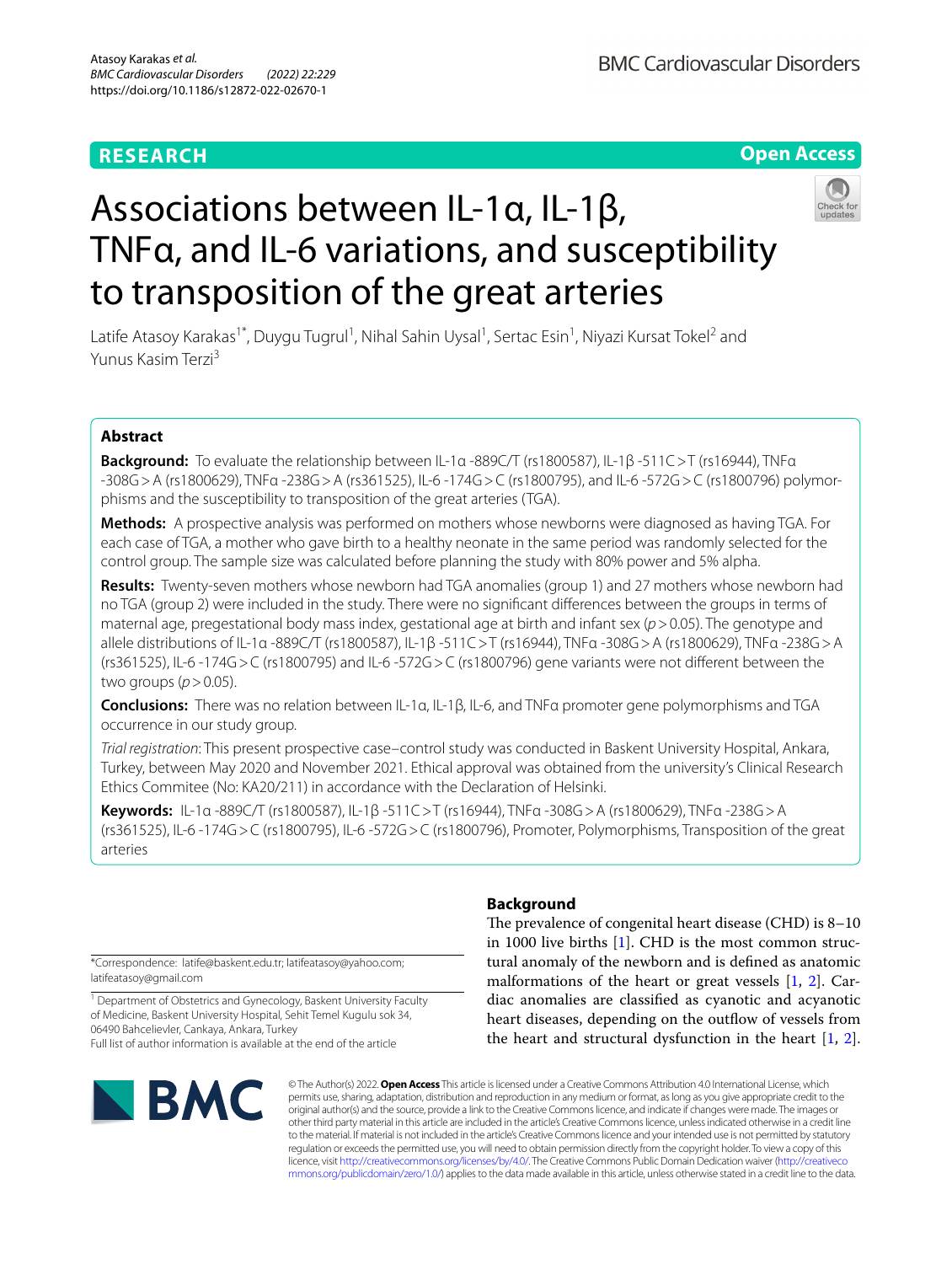Transposition of the great arteries (TGA) is the most common cardiac anomaly among cyanotic heart diseases [[3\]](#page-4-2). The etiologic origin of these anomalies is unknown in 85% of cases; however, genetic abnormalities, mesenchymal tissue migration errors, intracardiac blood flow defects, extracellular matrix abnormalities, and apoptosis may explain the developmental mechanism  $[4-6]$  $[4-6]$ .

During the frst weeks of pregnancy, mesenchymal stem cells migrate and diferentiate into vascular and cardiac smooth muscle cells [[7,](#page-4-5) [8\]](#page-4-6). Proinfammatory cytokines such as interleukin-1 (IL-1), interleukin-6 (IL-6), and tumor necrosis factor-alpha (TNF $\alpha$ ) promote this migration and differentiation  $[9, 10]$  $[9, 10]$  $[9, 10]$ . If this process is interrupted, incomplete embryonic development can result in CHD. Polymorphisms in the promoter region of a gene increase transcription of that gene by altering the functioning of the promoter [[11\]](#page-4-9). Growing evidence suggests that the promoter polymorphism of the proinfammatory cytokines is closely associated with CHD susceptibility  $[11–13]$  $[11–13]$ . Moreover, the expression of the polymorphism in diferent types of CHD is probably different [[14\]](#page-5-1). To our knowledge, the role of cytokine polymorphisms has not been studied in TGA development. Frequently studied cytokine polymorphisms which have been shown to be related to cardiovasculer diseases and located promotor region of gene are IL-1α -889C/T (rs1800587), IL-1β -511C>T (rs16944), TNFα -308G>A (rs1800629), TNFα -238G>A (rs361525), IL-6 -174G>C (rs1800795), and IL-6 -572G>C (rs1800796) [[11,](#page-4-9) [12,](#page-4-10) [15](#page-5-2), [16\]](#page-5-3). In this study, these promotor polymorphisms have been chosen to explore their association with TGA risk.

The aim of this study was to evaluate the relationship between IL-1α -889C/T (rs1800587), IL-1β -511C>T (rs16944), TNFα -308G>A (rs1800629), TNFα -238G>A (rs361525), IL-6 -174G>C (rs1800795), and IL-6 -572G>C (rs1800796) promoter region polymorphisms and susceptibility to TGA in our sample group.

# **Methods**

This present prospective case–control study was conducted in Baskent University Hospital, Ankara, Turkey, between May 2020 and November 2021. Ethical approval was obtained from the university's Clinical Research Ethics Commitee (No: KA20/211).

The newborns whose cardiac anomalies were detected during their antenatal follow-up and diagnosed as TGA after birth with an echocardiography performed by a pediatric cardiology specialist were included in the study. Neonates with TGA associated with chromosomal anomalies and genetic syndromes were excluded. For each cardiac anomaly case, mothers who gave birth to a healthy neonate in the same period were randomly selected as the control group. Healthy newborns with congenital disease or a family history of CHD or other heart diseases were excluded. Women with a history of immigration or marriage from other nationalities within three generations, who had a history of diabetes mellitus, phenylketonuria, exposure to radiation, teratogen or chemicals during pregnancy were excluded.

Written consent from each participant was obtained. Volunteers were invited to collect 5 mL of venous blood samples from the umbilical cord into an anticoagulative tube with EDTA-disodium salt at birth.

Genomic DNA was extracted from all patients and control individuals. IL-1α -889C/T (rs1800587), IL-1β -511C>T (rs16944), TNFα -308G>A (rs1800629), TNFα -238G>A (rs361525), IL-6 -174G>C (rs1800795), and IL-6 -572G>C (rs1800796) promoter region polymorphisms were analyzed using polymerase chain reaction (PCR) and the SNaPhot method. Primer sequences for PCR and SNaPhot analysis are given in Table [1](#page-2-0). PCR conditions were 5 min at 95 °C for initial denaturations, followed by 35 cycles of 1 min at 94 °C, 1 min at 58 °C for IL-1α and TNFα, and at 56 °C for IL-1β and IL-6, and 1 min at 72 °C. The PCR was completed after a 10 min final elongation step at  $72$  °C. The final concentrations of the PCR contents were 0.4 μM of each primer, 0.1 mM of dNTP (Thermofisher, MA USA), and 0.03 U/μL of Hot Start Taq DNA polymerase (NEB).

The SNaPshot method was used for genotyping purposes. PCR products were purifed by using ExoSAP according to the manufacturer protocols (Afymetrix Inc., Santa Clara, CA, USA). Briefy, 5μL PCR products were mixed with 2μL ExoSAP. The mixture was incubated at 15 min at 37 °C and 15 min at 80 °C. Purifed PCR products were used in SNaPshot reactions according to the manufacturer's protocols (SNaPshot Multiplex Kit, ABI Prism, Foster City, CA, USA). SNaPshot conditions were 1 min at 96 °C for initial denaturations followed by 25 cycles of 10 s at 96 °C, 5 s at 50 °C, and 30 s at 60 °C. Final concentrations of the SNaPshot contents were 0.2 μM of each primer, 1X of SNaPshot Multiplex Ready Reaction Mix, and 3μL of purifed PCR products. SNaPshot products were run on the ABI Prism 3130 Genetic Analyzer (ABI Prism, Foster City, CA, USA). The results were analyzed using the Genemapper Software v4.0 (ABI Prism, Foster City, CA, USA).

The cases included in the study were divided into two groups: mothers of infants with TGA anomalies (group 1) and mothers of infants without TGA (group 2).

The sample size was calculated when planning the study. If an efect size of 0.80 was desired, according to Student's t-test, it was found that at least 52 participants (at least 26 participants in each group) must be included in the study to test the statistical signifcance of the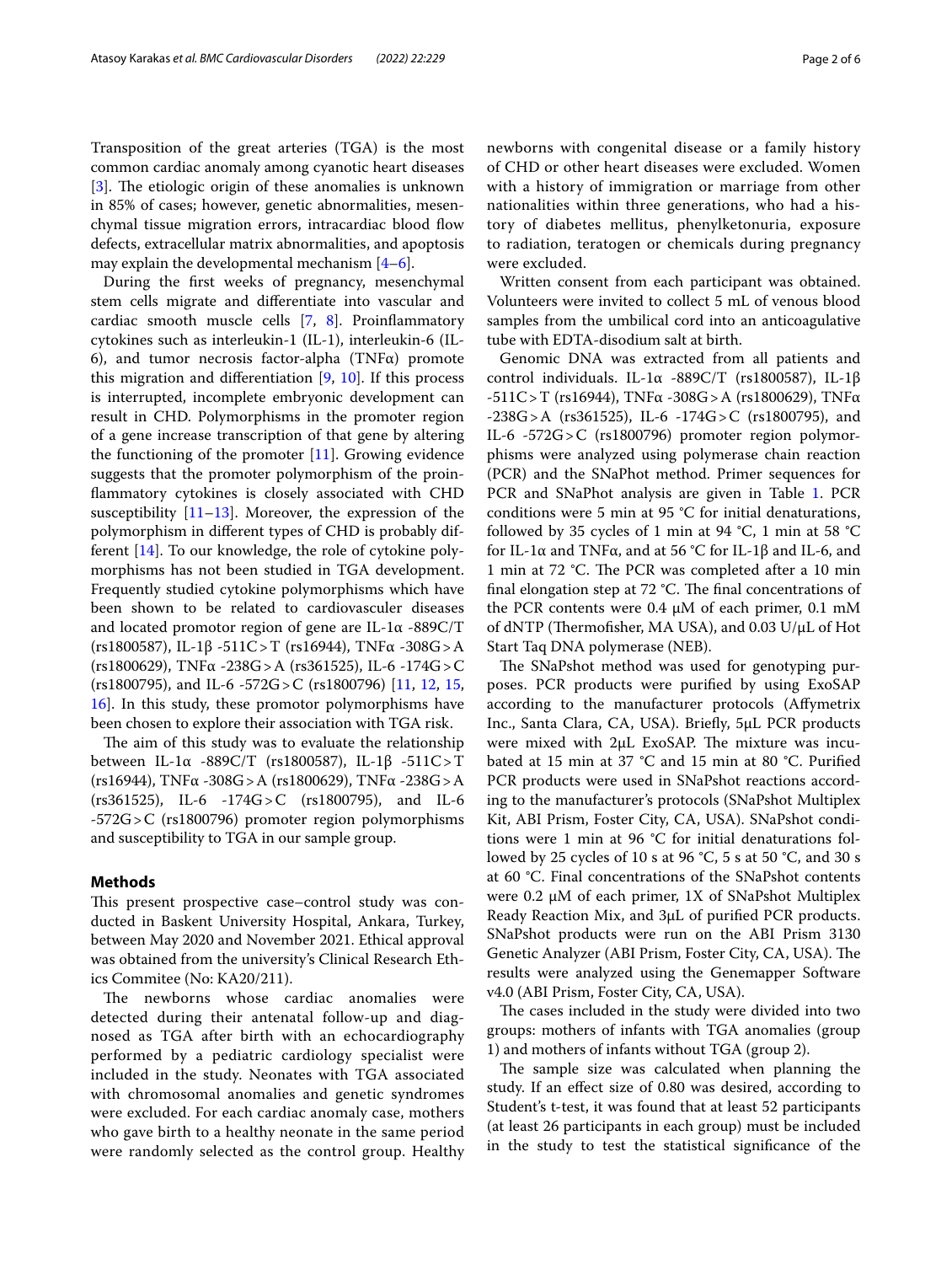| <b>SNP</b>       | Forward Primer (5'-3')      | Reverse Primer(5'-3')       | Size (bp) | Tm $(^{\circ}C)$ |
|------------------|-----------------------------|-----------------------------|-----------|------------------|
| PCR primers      |                             |                             |           |                  |
| $IL-1a$          | <b>GCTTCACTATGTTGCCCACA</b> | CAGTAAAGTAGCCCTCTACCAA      | 462       | 58               |
| $IL-1\beta$      | <b>GGCATTGATCTGGTTCATCC</b> | <b>GTTTAGGAATCTTCCCACTT</b> | 304       | 56               |
| <b>TNFa</b>      | GAAACAGACCACAGACCTGG        | ACACAAGCATCAAGGATACC        | 177       | 58               |
| $IL-6$           | CACGAAATTTGAGGATGGCC        | GGCTGATTGGAAACCTTATT        | 489       | 56               |
| SNaPshot primers |                             |                             |           |                  |
| IL-1a, rs1800587 | ATAATAGTAACCAGGCAACA        | <b>TTACATATGAGCCTTCAATG</b> |           |                  |
| IL-1B, rs16944   | <b>TGCAATTGACAGAGAGCTCC</b> | <b>TGGGTGCTGTTCTCTGCCTC</b> |           |                  |
| TNFa. rs1800629  | AATAGGTTTTGAGGGGCATG        | CTGGAGGCTGAACCCCGTCC        |           |                  |
| TNFa, rs361525   | AGAAGACCCCCCTCGGAATC        | ACTCCCCATCCTCCCTGCTC        |           |                  |
| IL-6, rs1800795  | <b>TCCCCCTAGTTGTGTCTTGC</b> | AATGTGACGTCCTTTAGCAT        |           |                  |
| IL-6, rs1800796  | CAGGCAGTTCTACAACAGCC        | <b>GTTCTGGCTCTCCCTGTGAG</b> |           |                  |
|                  |                             |                             |           |                  |

<span id="page-2-0"></span>

| <b>Table 1</b> Primer sequences for PCR and amplicon lengths and SNaPhot primers were used in this study |  |  |
|----------------------------------------------------------------------------------------------------------|--|--|
|                                                                                                          |  |  |

*bp* base pair

diferences between the groups (with TGA and without TGA) with 80% power and 5% alpha.

Data were analyzed using the SPSS 24.0 software package (IBM Corp., Armonk, NY, USA). The variables were investigated using the Kolmogorov–Smirnov or Shapiro–Wilk test to determine whether they were normally distributed. The inferential statistics tests used were the independent Chi-square  $(\chi^2)$  test and Fisher exact test for categorical data. For non-normally-distributed variables, descriptive analyses are presented using median values. The Mann-Whitney *U* test was conducted to compare these parameters. An overall 5% type-I error level was used to infer statistical signifcance.

# **Results**

Fifty-four volunteers who met the study criteria were in included the study. Of these participants, 27 were mothers of newborns with TGA anomalies (group 1), and 27 mothers of newborns with no TGA anomalies (group 2). The mean maternal age of the study population was 31  $(range, 25-39)$  years. The demographic data and descriptive characteristics of the groups are presented in Table [2](#page-2-1). There were no significant differences between the groups in terms of maternal age, pregestational body mass index (BMI), gestational age at birth and infant sex ( $p=0.335$ ,  $p = 0.320$ ,  $p = 0.161$ , and  $p = 0.412$ , respectively).

IL-1α -889C/T (rs1800587), IL-1β -511C>T (rs16944), TNFα -308G>A (rs1800629), TNFα -238G>A (rs361525), IL-6 -174G>C (rs1800795), and IL-6 -572G>C (rs1800796) genotype and allele frequencies of genes were compared between groups. There was no signifcant diference in genotypes and allele distributions of each promoter region between the two groups ( $p=0.713$ , *p*=0.831, *p*=0.553, *p*=0.999, *p*=0.999, and *p*=0.999, respectively). Table [3](#page-3-0) summarizes the comparison of <span id="page-2-1"></span>**Table 2** Demographic data and descriptive characteristics of the groups

| <b>Characteristics</b>                  | With TGA<br>$n = 27$ group<br>1 | <b>Without TGA</b><br>$n = 27$ group 2 | <i>p</i> -value |
|-----------------------------------------|---------------------------------|----------------------------------------|-----------------|
| Maternal age, year                      | $32(25-39)$                     | $31(25-36)$                            | $0.335*$        |
| Pregestational BMI (kg/m <sup>2</sup> ) | 21.4 (18-37)                    | $21.1(19-32)$                          | $0.320*$        |
| Gestational week at birth               | 38 (36-39)                      | $39(36 - 40)$                          | $0.161*$        |
| Infant sex                              |                                 |                                        | $0.412**$       |
| Girl                                    | 10 (38.5)                       | 14(51.9)                               |                 |
| Boy                                     | 16 (61.5)                       | 13 (48.1)                              |                 |

† Values are presented as median (minimum–maximum) or number (%) \*Mann–Whitney U test

\*\*X2 test

proinfammatory cytokine polymorphisms between the groups.

#### **Dıscussıon**

It is believed that this is the frst study in the literature to analyze the relation between the polymorphisms in the promoter regions of IL-1α -889C/T (rs1800587), IL-1β -511C>T (rs16944), TNFα -308G>A (rs1800629), TNFα -238G>A (rs361525), IL-6 -174G>C (rs1800795), and IL-6  $-572G > C$  (rs1800796) genes, and the susceptibility to TGA congenital cardiac anomalies. The results demonstrated that these single-nucleotide polymorphisms had no relation with TGA susceptibility.

TNFα is a pleiotropic pro-infammatory cytokine, which is a mediator of many immunologic and metabolic efects and stimulates the production of other proinflammatory cytokines such as IL-6 and IL-1  $[17]$  $[17]$ . Many studies have focused on two variants of promoter gene polymorphisms of TNFα such as -308G>A (rs1800629)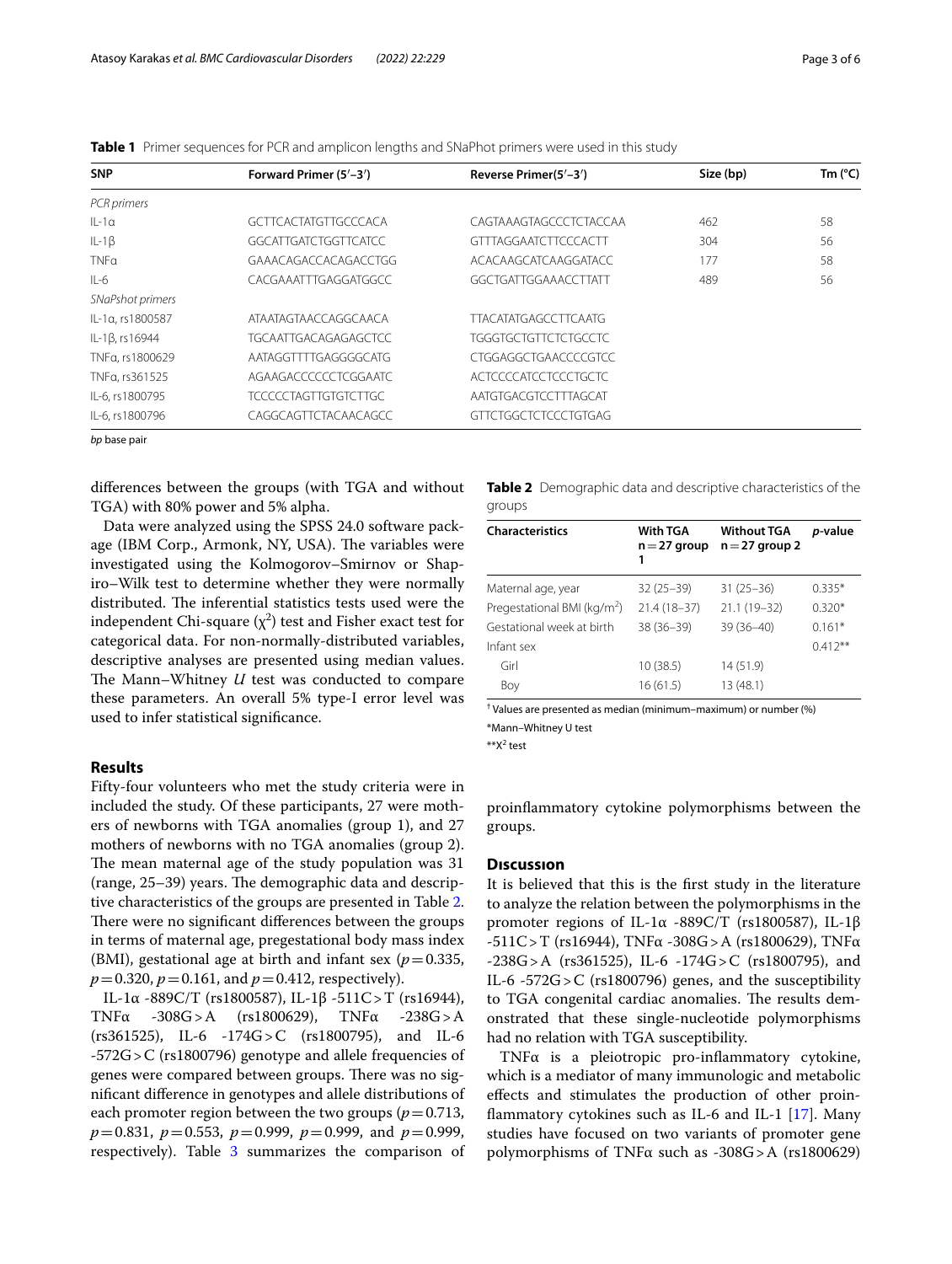| <b>Characteristics</b>     | <b>With TGA</b><br>1 | <b>Without TGA</b><br>$n=27$ group $n=27$ group 2 | <i>p</i> -value |
|----------------------------|----------------------|---------------------------------------------------|-----------------|
| IL-1a -889C/T (rs1800587)  |                      |                                                   | $0.713*$        |
| CC                         | 15(55.6)             | 12(44.4)                                          |                 |
| CT                         | 8(29.6)              | 11(40.7)                                          |                 |
| TT                         | 4 (14.8)             | 4(14.8)                                           |                 |
| C                          | 38 (70.4)            | 35 (64.9)                                         |                 |
| Τ                          | 16(29.6)             | 19 (35.1)                                         |                 |
| IL-1β -511C > T (rs16944)  |                      |                                                   | $0.831*$        |
| CC                         | 10(37)               | 8(29.6)                                           |                 |
| CT                         | 13(48.1)             | 14(51.9)                                          |                 |
| ТT                         | 4(14.8)              | 5(18.5)                                           |                 |
| C                          | 33 (61.2)            | 30(55,6)                                          |                 |
| Τ                          | 21(38.8)             | 24 (44.4)                                         |                 |
| TNFa -308G > A (rs1800629) |                      |                                                   | $0.553*$        |
| AA                         | 0(0)                 | 1(3.7)                                            |                 |
| GA                         | 5 (18.5)             | 6(22.2)                                           |                 |
| GG                         | 22 (81.5)            | 20(74.1)                                          |                 |
| Α                          | 5(9.3)               | 8(14.9)                                           |                 |
| G                          | 49 (90.7)            | 46 (85.1)                                         |                 |
| TNFa-238G > A (rs361525)   |                      |                                                   | $0.999*$        |
| ΑA                         | 0(0)                 | 0(0)                                              |                 |
| GA                         | 3(11.1)              | 3(11.1)                                           |                 |
| GG                         | 24 (88.9)            | 24 (88.9)                                         |                 |
| Α                          | 3(5,6)               | 3(5,6)                                            |                 |
| G                          | 51 (94.4)            | 51 (94.4)                                         |                 |
| IL-6-174G > C (rs1800795)  |                      |                                                   | $0.999*$        |
| GC                         | 8(29.6)              | 9(33.3)                                           |                 |
| GG                         | 19 (70.4)            | 18 (66.7)                                         |                 |
| CC                         | 0(0)                 | 0(0)                                              |                 |
| G                          | 46 (85.1)            | 45 (83.3)                                         |                 |
| C                          | 8(14.9)              | 9(16.7)                                           |                 |
| IL-6-572G > C (rs1800796)  |                      |                                                   | $0.999*$        |
| GC                         | 6(22.2)              | 5(18.5)                                           |                 |
| GG                         | 21 (77.8)            | 22 (81.5)                                         |                 |
| CC                         | 0(0)                 | 0(0)                                              |                 |
| G                          | 48 (88.8)            | 49 (90.7)                                         |                 |
| C                          | 6(11.2)              | 5(9.3)                                            |                 |

<span id="page-3-0"></span>**Table 3** Comparison of pro-inflammatory cytokine polymorphism between groups

Values are presented as number (%)

 $*$ X<sup>2</sup> test

and TNF $\alpha$  -238G > A, that were found to affect TNF $\alpha$ production in CHD and chronic diseases [\[12](#page-4-10), [18](#page-5-5)]. Although they could not fully investigate the efect of these polymorphism on transcription factors, Jun Pan et al. studied the association of the TNFα -308G>A (rs1800629) gene polymorphism with susceptibility to CHD  $[12]$  $[12]$ . They suggested that the G allele was observed

more frequently (74.2%) than the A allele (25.7%) in congenital hearth disease. They found that the A allele as a risk factor for CHD and can be used as a potential noninvasive biomarker to detect congenital hearth disease in the Chinese population. Similar to their study, the most common allele in our TGA population was the G allele (90.7%). However, TNFα -308G>A (rs1800629) variant genotypes were similar between groups, and A allele frequency was not related to TGA susceptibility in our population. We could not reach the number of TGA cases in the congenital cardiac anomaly population in their studies, but it should be noted that our population consisted of only patients with TGA anomalies. Additionally, the small size of the patient population with the A allele genotype in our study may be responsible for this diference.

The IL-6 polymorphism has also been associated with heart and chronic diseases [[11](#page-4-9), [19\]](#page-5-6). Zang et al. checked the genotype frequencies for the variants IL-6 -174 $G > C$ (rs1800795) and IL-6 -572G>C (rs1800796) in CHD and control groups  $[11]$ . They found a close association between IL-6 -174G>C (rs1800795) carriage and CHD susceptibility in the Chinese population. They also found that the incidence of the mutant C allele was high in the CHD group. In their study, the IL-6 -174G>C (rs1800795) variant had a 28.4% C allele frequency in the CHD group, whereas this rate was 14.9% in our study. We found no association between the IL-6 -174G>C  $(rs1800795)$  variant and TGA susceptibility. This difference may be due to the low frequency of C alleles in our study. The effect of the rs1800795 promoter gene polymorphism on CHD onset risk is still not clear. The distribution of HLA alleles on cytokine polymorphisms may difer in diferent geographic areas and diferent populations.

The IL-1 gene family, which includes the pro-inflammatory cytokines IL-1α and IL-1β, is a key mediator for the regulation of apoptosis [[20\]](#page-5-7). Genetic variations in the IL-1 gene family afect pro-infammatory gene regulation and have been associated with high levels of proinflammatory mediators [[16](#page-5-3), [21,](#page-5-8) [22](#page-5-9)]. To date, IL-1α and IL-1β promoter regions of gene polymorphisms have been associated with a variety of chronic and heart diseases [[15](#page-5-2), [16](#page-5-3), [23\]](#page-5-10). However, these gene polymorphisms have not yet been associated with congenital cardiac anomalies. In a study from Turkey, the IL-1β  $-511C > T$  (rs16944) polymorphism was determined to be associated with nasal polyposis  $[24]$ . The frequency of the T allele in that study was 38% and 46% in the case and control groups, respectively. However, the T allele frequency was 29.6% in our sample group. The reason why we could not establish a signifcant relation between IL-1β -511C>T (rs16944) polymorphism and TGA susceptibility in our study may be due to the lower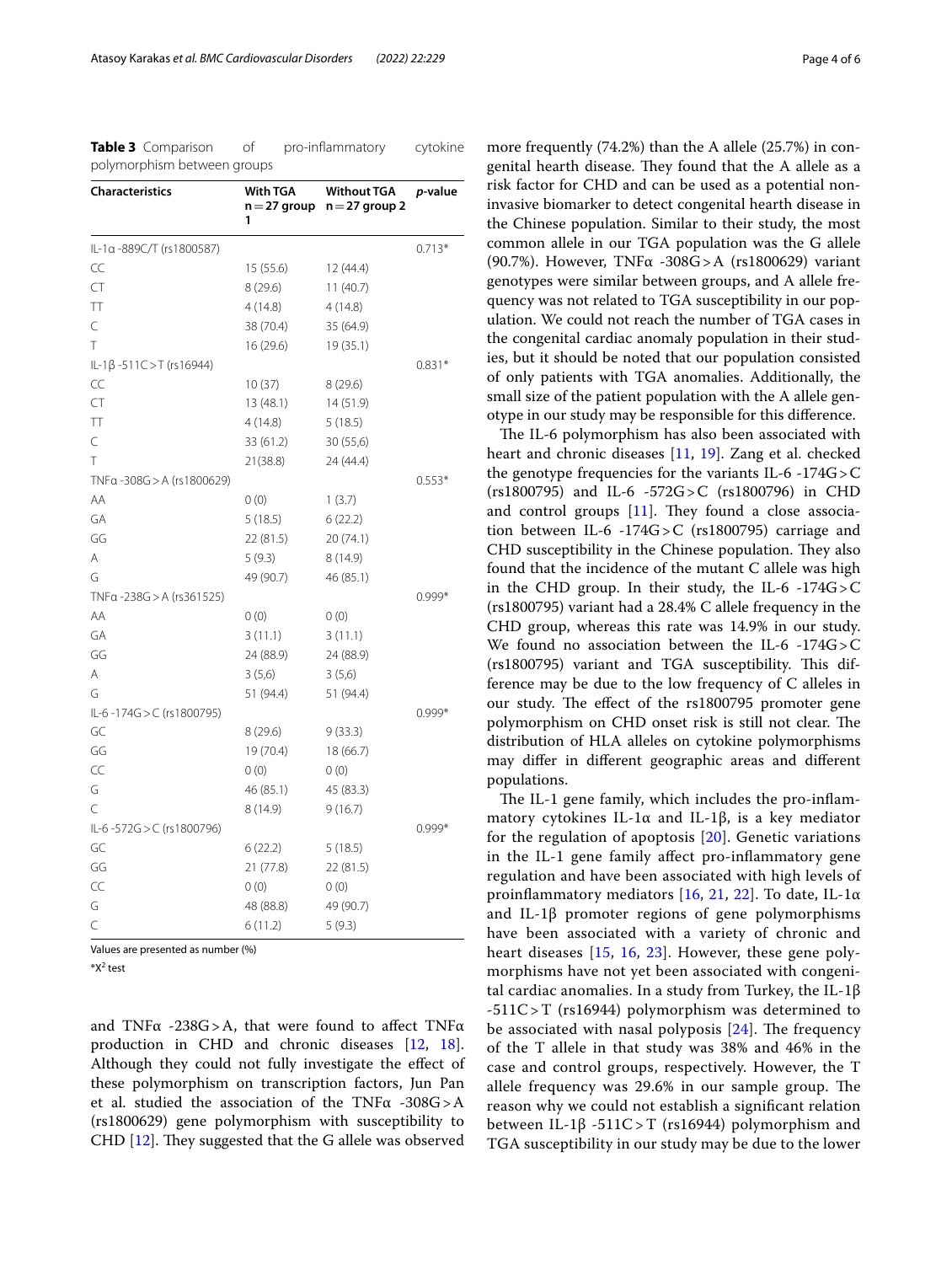This study has some limitations. First, we could not reach the efect of these polymorphisms on cytokine levels because the protein level of cytokines in the peripheral blood was not detected. Second, other unknown etiologic factors such as environmental factors or other genetic factors in TGA have not been investigated. Third, although this study was planned using power analysis, the sample size we evaluated may not refect the allele frequency and genotype distributions in the entire population.

In conclusion, TGA is a serious disease that has a fnancial and moral burden for both newborns' families and society. Antenatal diagnosis is valuable because it improves the management of the unstable postpartum period including delivery room team medications, and emergency surgical planning  $[14, 25, 26]$  $[14, 25, 26]$  $[14, 25, 26]$  $[14, 25, 26]$  $[14, 25, 26]$ . Therefore, understanding the biology of the disease and translating this knowledge to the bedside is critical. We could not establish a link between IL-1, IL-6, and TNFα promoter gene polymorphisms and TGA susceptibility. However, this relation may be established at the steps of protein synthesis or gene expression. Well-designed, large-scale, randomized controlled trials are necessary to improve our understanding of the efect of cytokine polymorphism in the TGA. We think that identifying candidate genes responsible for TGA in the future will bring new perspectives to diagnosis and treatment such as gene ablation studies.

#### **Abbreviations**

TGA: Transposition of the great arteries; CHD: Congenital heart disease; IL-1: Interleukin-1; IL-6: Interleukin-6; TNFα: Tumor necrosis factor-alpha; PCR: Polymerase chain reaction; BMI: Body mass index.

#### **Acknowledgements**

None.

#### **Author contributions**

LAK was responsible for the planning, conducting, interpretation of data, and manuscript writing. DT, NSU was responsible for data analysis and acquisition. SE, YKT, NKT was responsible for designing the study, interpreting the data, and revising the manuscript. All authors read and approved the fnal manuscript.

# **Funding**

None.

#### **Availability of data and materials**

The data-sets generated and/or analysed during the current study are not available because of the lack of consent from the study participants, but are available from the corresponding author on reasonable request.

#### **Declarations**

#### **Ethics approval and consent to participate**

This present prospective case–control study was conducted in Baskent University Hospital, Ankara, Turkey, between May 2020 and November 2021. Ethical approval was obtained from the university's Clinical Research Ethics Commitee (No: KA20/211) in accordance with the Declaration of Helsinki. Informed consent was obtained from all subjects and/or their legal guardian(s).

#### **Consent for publication**

Not applicable.

#### **Competing interests**

The authors declare that they have no fnancial or non-fnancial competing interests.

#### **Author details**

<sup>1</sup> Department of Obstetrics and Gynecology, Baskent University Faculty of Medicine, Baskent University Hospital, Sehit Temel Kugulu sok 34, 06490 Bahcelievler, Cankaya, Ankara, Turkey. <sup>2</sup> Department of Pediatric Cardiology, Baskent University Faculty of Medicine, Ankara, Turkey. <sup>3</sup> Department of Medical Genetics, Baskent University Faculty of Medicine, Ankara, Turkey.

#### Received: 3 February 2022 Accepted: 3 May 2022 Published online: 19 May 2022

#### **References**

- <span id="page-4-0"></span>1. van der Linde D, Konings EE, Slager MA, Witsenburg M, Helbing WA, Takkenberg JJ, et al. Birth prevalence of congenital heart disease worldwide: a systematic review and meta-analysis. J Am Coll Cardiol. 2011;58(21):2241–7.
- <span id="page-4-1"></span>2. Agopian AJ, Mitchell LE, Glessner J, Bhalla AD, Sewda A, Hakonarson H, et al. Genome-wide association study of maternal and inherited loci for conotruncal heart defects. PLoS ONE. 2014;9(5): e96057.
- <span id="page-4-2"></span>3. Salih C BC, Penny DJ, Anderson RH. Transposition. 3rd Edition ed. Anderson RH BE, Penny D, Redington AN, Rigby ML, Wernovsky G editor. Philadelphia: Churchill and Livingstone; 2010 18 sep 2009. 1344 p.
- <span id="page-4-3"></span>4. Botto LD, Mastroiacovo P. Epidemiology, etiology and pathogenesis of congenital heart defects. Ann Ist Super Sanita. 1993;29(1):105–14.
- 5. Hutson MR, Kirby ML. Neural crest and cardiovascular development: a 20-year perspective. Birth Defects Res C Embryo Today. 2003;69(1):2–13.
- <span id="page-4-4"></span>6. De Ita M, Cisneros B, Rosas-Vargas H. Genetics of transposition of great arteries: between laterality abnormality and outflow tract defect. J Cardiovasc Transl Res. 2021;14(3):390–9.
- <span id="page-4-5"></span>7. Dezawa M, Ishikawa H, Itokazu Y, Yoshihara T, Hoshino M, Takeda S, et al. Bone marrow stromal cells generate muscle cells and repair muscle degeneration. Science. 2005;309(5732):314–7.
- <span id="page-4-6"></span>8. Kawada H, Fujita J, Kinjo K, Matsuzaki Y, Tsuma M, Miyatake H, et al. Nonhematopoietic mesenchymal stem cells can be mobilized and diferentiate into cardiomyocytes after myocardial infarction. Blood. 2004;104(12):3581–7.
- <span id="page-4-7"></span>9. Ponte AL, Marais E, Gallay N, Langonne A, Delorme B, Herault O, et al. The in vitro migration capacity of human bone marrow mesenchymal stem cells: comparison of chemokine and growth factor chemotactic activities. Stem Cells. 2007;25(7):1737–45.
- <span id="page-4-8"></span>10. Tondreau T, Meuleman N, Stamatopoulos B, De Bruyn C, Delforge A, Dejeneffe M, et al. In vitro study of matrix metalloproteinase/tissue inhibitor of metalloproteinase production by mesenchymal stromal cells in response to infammatory cytokines: the role of their migration in injured tissues. Cytotherapy. 2009;11(5):559–69.
- <span id="page-4-9"></span>11. Zhang Q, Wang H, Xue J, Wu D. Associations between IL-6 variations and congenital heart disease incidence among Chinese Han people. Med Sci Monit. 2020;26: e921032.
- <span id="page-4-10"></span>12. Pan J, Hu J, Qi X, Xu L. Association study of a functional variant of TNF-alpha gene and serum TNF-alpha level with the susceptibility of congenital heart disease in a Chinese population. Postgrad Med J. 2019;95(1128):547–51.